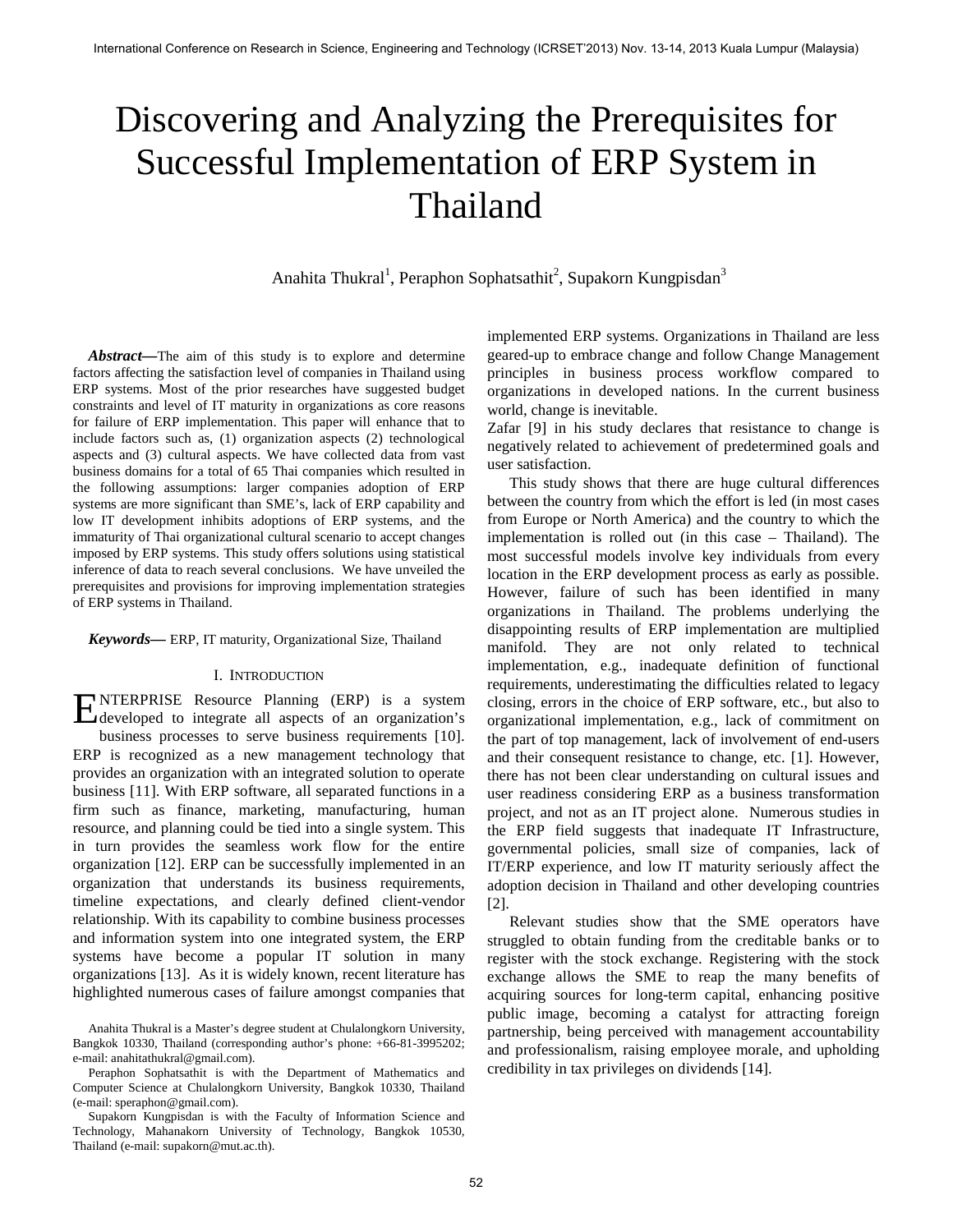

Hence, this study has empirically tested the aforementioned criteria using diagnostic approach and data collection techniques to infer the results, which indicate that less internal resistance, involvement of users in decision making process from an early stage, top management support, vendors understanding of cultural tendencies and language differences, and representation of both client and vendor at each stage of implementations lead to better success rate of ERP implementation within organizations in Thailand.

## II. LITERATURE REVIEW

# *A. Larger company's adoption of ERP systems is more considerable whereas the Small and Medium size companies feel more comfortable with the use of legacy systems:*

As Jau-Rong Chen [3] also points out that the processes of ERP implementation refers to the actions, reactions, and interactions of the various interested parties as they seek to make a commitment to allocate corporate resources. The context includes the outer context, which refers to the national economic, social, and political contexts of an organization, and the inner context, which refers to the ongoing strategy, structure, culture, management, and political process of an organization. These dimensions help shape the process of ERP implementation. Large companies in Thailand mostly adopt ERP systems for a variety of reasons; these include replacing legacy systems, system simplification and improvement, process and operations development, reducing costs of information systems, and competitive pressures. While most of the head offices operate from outside the region, the work processes have standardized rules and business practices embodied into the organization.

Small and medium sized enterprises (SMEs) in Thailand face a dilemma of having to work with legacy systems, and partially still being dependent on paper based methods of accomplishing tasks. The reasons for low adoption of ERP systems in SME appear to be as follows: ERP systems are very expensive and these companies don't have the budget to acquire the know-how of fully utilizing such systems. Business processes are not standardized across all departments and offices. The complexities of business legacy systems must be successfully managed. Customizing an ERP system has been associated with increase IT costs, longer implementation time, and inability to benefit from vendor's software maintenance and upgrades [4]. Therefore, we can formulate the following hypothesis:

*H1: ERP implementation has a positive correlation with the organizational size.*

*B. Lack of ERP experience and low IT Maturity within small and medium organizations in Thailand inhibits adoption of ERP systems.*

In general, awareness of ERP software is very low in Thailand. Very few local organizations have adopted ERP solutions with sufficient number of modules that leads to a successfully integrated environment. The alignment of IT planning with subsequent knowledge sharing to achieve organizational objective has consistently been among the top concerns for IT Managers and Business Executives. For example, researchers (Madapusi and D'Souza, 2005; Wei et al., 2005) suggest that misalignment can hamper a firm's effort to effectively control and coordinate its business activities [5]. As a representative of ABC company states, "The preimplementation strategy includes activities such as business planning, clearly laid out work procedure, complete gap analysis, user acceptance, and most importantly high level of IT maturity for an organization to lead the business transformation. The luxury of simplifying complex work flow is not an option available to SME in Thailand that lack ERP experience and pose an overall low IT Maturity score." The SME either do not have sufficient resources or are not willing to commit considerable portion of their resources due to implementation time being longer and high fees being associated with it. Hence, the cost of ERP package can also be taken as crucial issue towards successful implementation of ERP. The compatibility of technology and company's need must be carefully addressed as ERP project involves a complex transition from legacy information systems and business processes to an integrated IT infrastructure [6]. Therefore, we can formulate the following hypothesis:

*H2: Organizational size has a strong positive correlation with the IT Maturity level of the company.*

*C. Cultural tendency of Thailand evident at organizational level is not ready to accept the culture imposed by ERP software.*

Thailand has a centralized labor-intensive system of management where managers rely on various types of paperbased reports, manual authorization, unstructured decision making, changing roles, etc. Thailand as whole has not developed a uniform level of business norms and practices compared with the West. ERP systems demand modern management concepts and value using online services and highly structured processes, data, and roles. A representative of XYZ company states, "The implementation success in developing countries does not really depend on the fact that they are a 'developing status', but rather that there are huge differences in national cultures between the country from which the effort is led, in most cases the western countries, and the country to which the implementation is rolled out." Increasingly due to integrative nature of ERP systems and their ability to incorporate 'best business' practice, many large corporations are using these systems to underpin their international expansion. The systems can facilitate the control and coordination of various international operations in real time. This coordination and control can occur through the implementation of standardized business practices,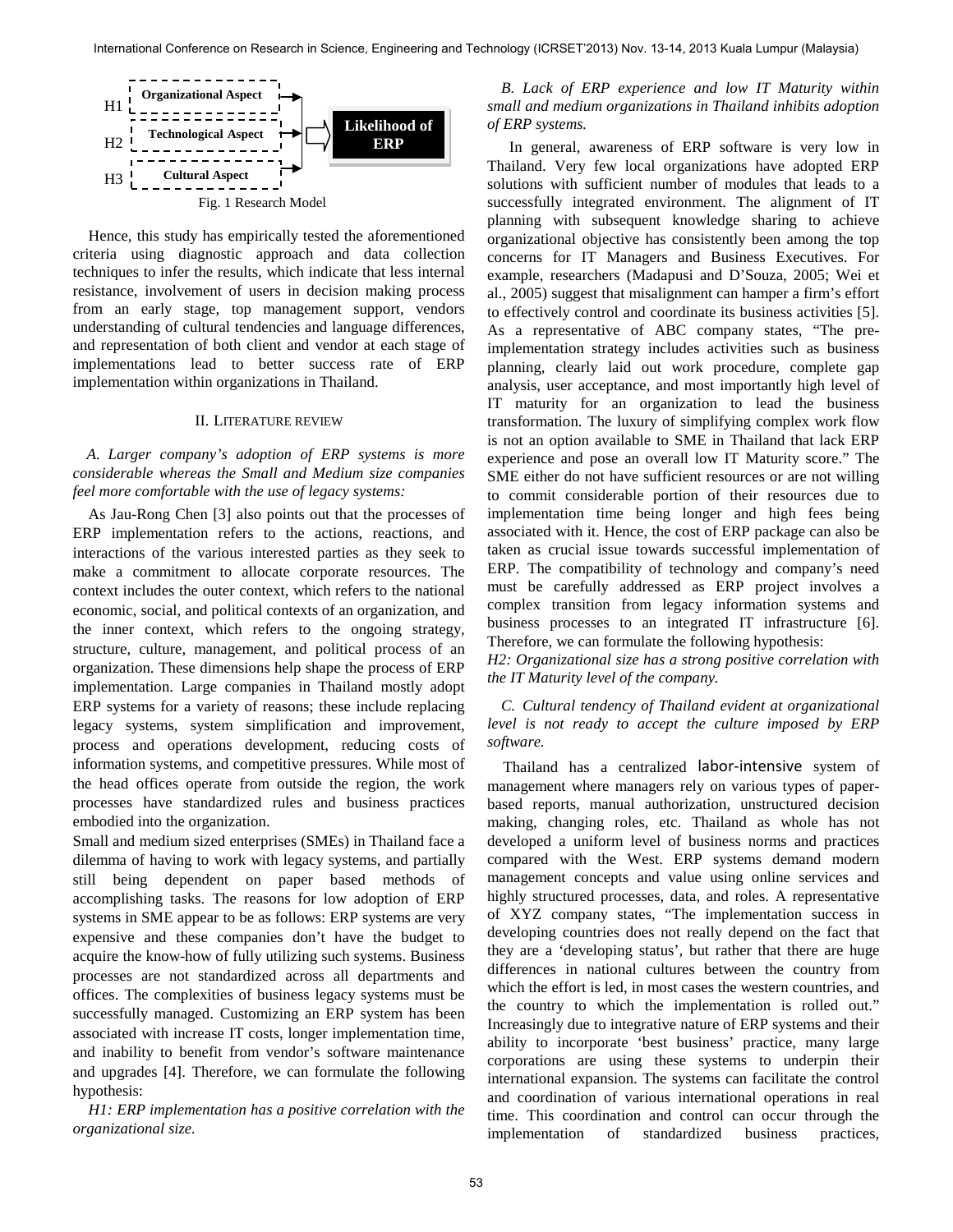independent of location, language, time and currency [7]-[8]. Therefore, we can formulate the following hypothesis:

*H3: A cultural variation between vendors and users within an organization has a strong impact on internal resistance and decision-making process.*

# III. RESEARCH METHODOLOGY

To analyze the hypotheses, we used statistical inference to analyze the subjective reasons for those failures and identify the critical success factors (CSF) for the successful implementation in Thailand. The organization size is based on the number of employees and the business size has been categorized as small  $\left( \langle 250 \rangle \right)$ , medium  $\left( \langle 500 \rangle \right)$ , and large (>1000). Data were obtained and analyzed in the following manner.

#### *A. Data Collection*

This study takes a qualitative and exploratory approach that entails in-depth relationship with organization size, IT maturity, budget constraints, organization culture, and internal resistance. In order to use that relationship to analyze the likelihood of ERP implementation within those organizations, semi-structured interviews with business experts, and over 325 questionnaires were sent to 65 organizations. The questionnaires were sent to companies in Thailand within varying industries including Financial institutions, FMCGs, Oil & Gas, Consulting, Retailers, Manufacturers, Educational institutions, Merchants, etc. The experts were IT consultants, Managers, Business Analysts, ERP program managers, and other IT specialists. We received 71% responses (231 responses) from those questionnaires. Assuming a sampling error of +/- 3%, we have been able to conservatively use 221 of those responses (95 Small, 65 Medium, and 61 Large) to diagnose hypotheses 1, 2 and 3. We considered a random sample of companies within the Stock Exchange of Thailand (SET 100), multinational companies operating within Thailand, and Thai SMEs.

## IV. DATA ANALYSIS

With sample size  $n > 60$ , we used the sample mean (Equation 1) and sample standard deviation (Equations 2 and 3; standard error of the sample mean) of the relationship between (1) organization size and number of firms within those categories to have ERP already implemented *(H1);*(2) organization size and the mean derived for IT maturity within those sized firms *(H2);* and (3) IT score of respondents and the frequency that score was given by respondents of specific firms *(H3)* to understand the range within which the population data would fit in.

$$
\overline{X} = \left(\sum_{i=1}^{n} \frac{x_i}{n}\right) \tag{1}
$$

$$
S_x = \frac{\sigma_x}{\sqrt{n}}\tag{2}
$$

$$
\sigma_x = S_x \sqrt{n} \tag{3}
$$

Using sample standard deviation  $(S_x)$  to compute the population standard deviation  $(\sigma_x)$ ]. The reliability of data was

determined through the 95 percent Confidence Interval (Equation 4).

$$
= \overline{X}_{97.5} - \overline{X}_{2.5} ;
$$
  
\n
$$
= \left[ \mu_x + \left( \frac{Z \sigma_x}{\sqrt{n}} \right) \right] - \left[ \mu_x - \left( \frac{Z \sigma_x}{\sqrt{n}} \right) \right] ; \quad Z = 1.960
$$
  
\n
$$
= \left[ \mu_x + \left( \frac{1.960 \sigma_x}{\sqrt{n}} \right) \right] - \left[ \mu_x - \left( \frac{1.960 \sigma_x}{\sqrt{n}} \right) \right]
$$
(4)

Where  $X_{.97.5}$  is the upper bound of the confidence interval and X  $_{2.5}$  is the lower bound of the confidence interval; Z = 1.960 is computed by converting the interval probability to the normal standard distribution.

Table I shows the chi-square test results. It shows the values -17.63 and 21.75 in IT rating of small organizations and large organizations, respectively. The former falls out of the confidence interval range, denoting that the companies do not have proper standard and IT procedures and thereby score low on IT rating. However, the latter shows the high score on IT rating and satisfies the variation of confidence interval. This clearly indicates technological maturity within an organization with standardized procedures and workflow.

#### IV. RESULTS

Using Chi Square test, we tested all the observations to reject (Type 1 Error) the Null Hypothesis, thereby proving our hypothesis by showing a significant difference between observed frequencies and expected numbers at each organization category of small, medium, and large. Chi square  $(\gamma 2)$  for all Small (S), Medium (M), and Large (L) organizations at 0.05 significance level with degree of freedom  $(df)=4$  is more than 9.49, and at 0.01 significance level with df=4 is more than s3.28 as shown in Table 1.

Table II gives the quantitative explanation that proves the date supporting each hypothesis. The frequency of responses for each rating is shown in Fig. 2.

Table I show that the chi square test was employed to estimate the statistical hypothesis test to reject the null hypothesis. This proves the adoption of ERP systems in large companies (H1), while IT maturity and lack of ERP experience inhibits adoption of ERP systems in SME's.

TABLE I CHI SOUARE TEST

|               | NO. OF<br><b>OBSERVATI</b><br>ON(0) |          |                |              | <b>EXPECTED</b><br><b>FREQUENCY (E)</b> |       |       | $O-E$    |         |          |                     | $(O-E)^{-}/E$     |      |       |
|---------------|-------------------------------------|----------|----------------|--------------|-----------------------------------------|-------|-------|----------|---------|----------|---------------------|-------------------|------|-------|
| <b>RATING</b> | S                                   | M        | L              | <b>TOTAL</b> | S                                       | M     |       | S        | M       | L        |                     | S                 | M    | L     |
|               | 7                                   | $\Omega$ | $\Omega$       | 7            | 3.01                                    | 2.06  | 1.93  | 3.99     | $-2.06$ | $-1.93$  |                     | 5.29              | 2.06 | 1.93  |
| 2             | 54                                  | 14       | 3              | 71           | 30.52                                   | 20.88 | 19.60 | 23.48    | $-6.88$ | $-16,60$ |                     | 18.06             | 2.27 | 14.06 |
| 3             | 22                                  | 27       | $\overline{4}$ | 53           | 22.78                                   | 15.59 | 14.63 | $-0.78$  | 11.41   | $-10.63$ |                     | 0.03              | 8.35 | 7.72  |
| 4             | 9                                   | 14       | 19             | 42           | 18.05                                   | 12.36 | 11.59 | $-9.05$  | 1.65    | 7.41     |                     | 4.54              | 0.22 | 4.73  |
| 5             | 3                                   | 10       | 35             | 48           | 20.60                                   | 14.12 | 13.25 | $-17.63$ | $-4.12$ | 21.75    |                     | 15.07             | 1.20 | 35.71 |
| Total         | 95                                  | 65       | 61             | 221          |                                         |       |       |          |         |          | $\chi$ <sub>2</sub> | 42.99 14.10 64.15 |      |       |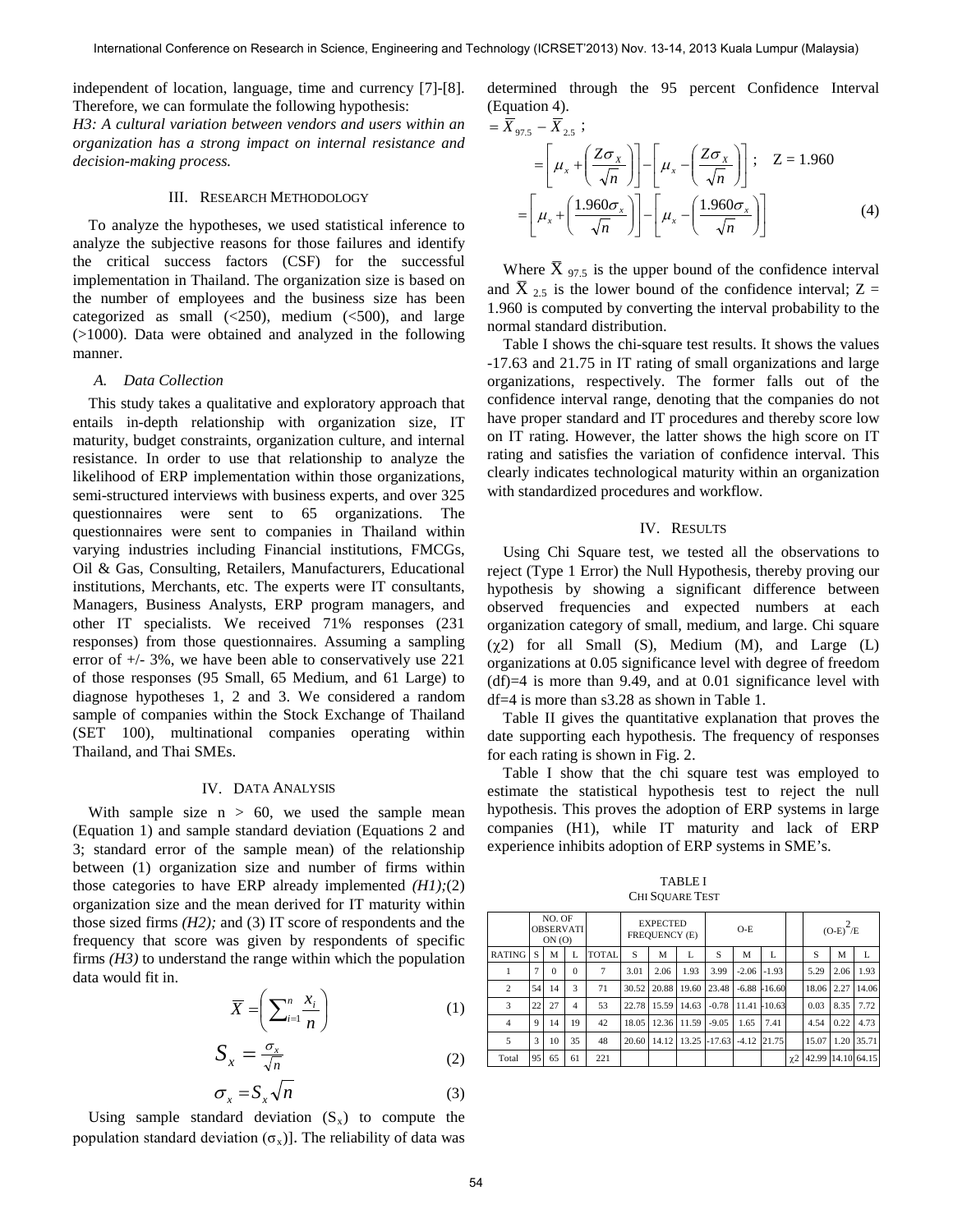

Fig. 2 Frequency of IT maturity rating at each level

The average IT rating score for SMEs together has been 2.79 out of maximum rating of 5, whereas large firms have shown much higher maturity with a rating of 4.41 out of 5. The average IT maturity score relative to size of the organization is depicted in Fig. 3.



Fig. 3 Average IT maturity at each organizational size category

The variation in slope in Fig. 4 clearly shows that the maturity gap between SMEs and large corporations in Thailand is much higher than the maturity gap between SMEs and large corporations in North America, explaining the low likelihood of ERP implementation in Thailand.



Fig. 4 Percentage of companies at each organizational size category to have ERP implemented; Comparison between North America and Thailand

Table II defines the analysis of the problems facing the majority of the firms in Thailand. It helps us see beyond the numbers into the actual problems that causes those disparities

| CSF'S IN ERP IMPLEMENTATION; HYPOTHESES SUPPORT.                                       |                                      |                                                                                                        |                                     |                          |  |  |  |  |  |  |
|----------------------------------------------------------------------------------------|--------------------------------------|--------------------------------------------------------------------------------------------------------|-------------------------------------|--------------------------|--|--|--|--|--|--|
| <b>SUCCESS</b><br><b>CRITICAL</b><br><b>FACTORS</b>                                    | <b>ORGANIZATION</b><br>SIZE(S, M, L) | AS % OF<br><b>TOTAL</b><br><b>FIRMS</b><br><b>WITHIN</b><br><b>THAT</b><br><b>SIZE</b><br><b>RANGE</b> | <b>STANDARD</b><br><b>DEVIATION</b> | <b>HYPOTHESIS</b>        |  |  |  |  |  |  |
| <b>DOCUMENTED</b><br><b>BUSINESS</b><br><b>PROCESSES</b>                               | S<br>M<br>L                          | 62<br>75<br>83                                                                                         | 1.06<br>0.95<br>0.89                | N/A                      |  |  |  |  |  |  |
| <b>USER TRAINING</b><br><b>AND EDUCATION</b>                                           | S<br>M<br>L                          | 58<br>61<br>78                                                                                         | 1.25<br>1.21<br>0.96                | N/A                      |  |  |  |  |  |  |
| <b>USER</b><br><b>INVOLVEMENT AT</b><br><b>EARLY STAGE OF</b><br><b>IMPLEMENTATION</b> | S<br>М<br>L                          | 70<br>66<br>48                                                                                         | 1.25<br>0.91<br>1.23                | N/A                      |  |  |  |  |  |  |
| <b>LEVEL OF IT</b><br><b>MATURITY</b>                                                  | S<br>М<br>L                          | 49<br>66<br>88                                                                                         | 0.87<br>0.97<br>0.81                | <b>SUPPORTED</b><br>(H2) |  |  |  |  |  |  |
| TOP MANAGEMENT<br><b>SUPPORT</b>                                                       | S<br>M<br>L                          | 57.38<br>76.47<br>92.81                                                                                | N/A                                 | N/A                      |  |  |  |  |  |  |
| <b>FIRMS WITH ERP</b><br><b>SYSTEMS</b>                                                | S<br>M<br>L                          | 18.00<br>34.00<br>93.00                                                                                | N/A                                 | <b>SUPPORTED</b><br>(H1) |  |  |  |  |  |  |
| <b>CULTURAL ISSUES</b><br><b>RESULTING IN</b><br>PROJECT DELAYS*                       | S<br>М<br>L                          | 71.43<br>40.00<br>33.33                                                                                | N/A                                 | <b>SUPPORTED</b><br>(H3) |  |  |  |  |  |  |
| <b>INTERNAL</b><br><b>RESISTANCE TO</b><br>CHANGES*                                    | S<br>М<br>L                          | 68.40<br>61.54<br>43.47                                                                                | N/A                                 | <b>SUPPORTED</b><br>(H3) |  |  |  |  |  |  |

\*The link between cultural issues resulting in project delays and internal resistance to changes within individual organization size is evidencesupporting H3 combined. The higher the likelihood of cultural issues, the higher the internal resistance to changes within the firms in that organization size category.

The empirical results suggest that small and medium companies have 'documented business processes' ranging from 60% to 75%. However, large companies have 83% processes and procedures well formed. In the questionnaire, response variables concerning business processes are considered standardized on the basis of several factors including process documentation, consistence IT support, skills defined, process involvement, and value chain modeling. The importance of user trainings and education (also relevance towards meetings, trainings, and workshops) in small and medium companies is as low as 58% and 61%. Large companies however have a considerable 78% of user training importance. Even though large companies postulate positive impact on business improvement, user involvement at early stage of implementation is not considered as an important factor for mostly all the companies in Thailand. The proposed research further suggests that 57% of small companies and 76% of medium companies have top management support in comparison with 93% of large companies.

The critical success factors were clearly identified in this study. The study elicited a broad spectrum of factors ranging from large organizations and SME's. The following factors that prominently influence for large companies and SMEs are as follows:

TABLE II

in the numbers (Fig. 2-4), thereby, confirming the hypotheses.